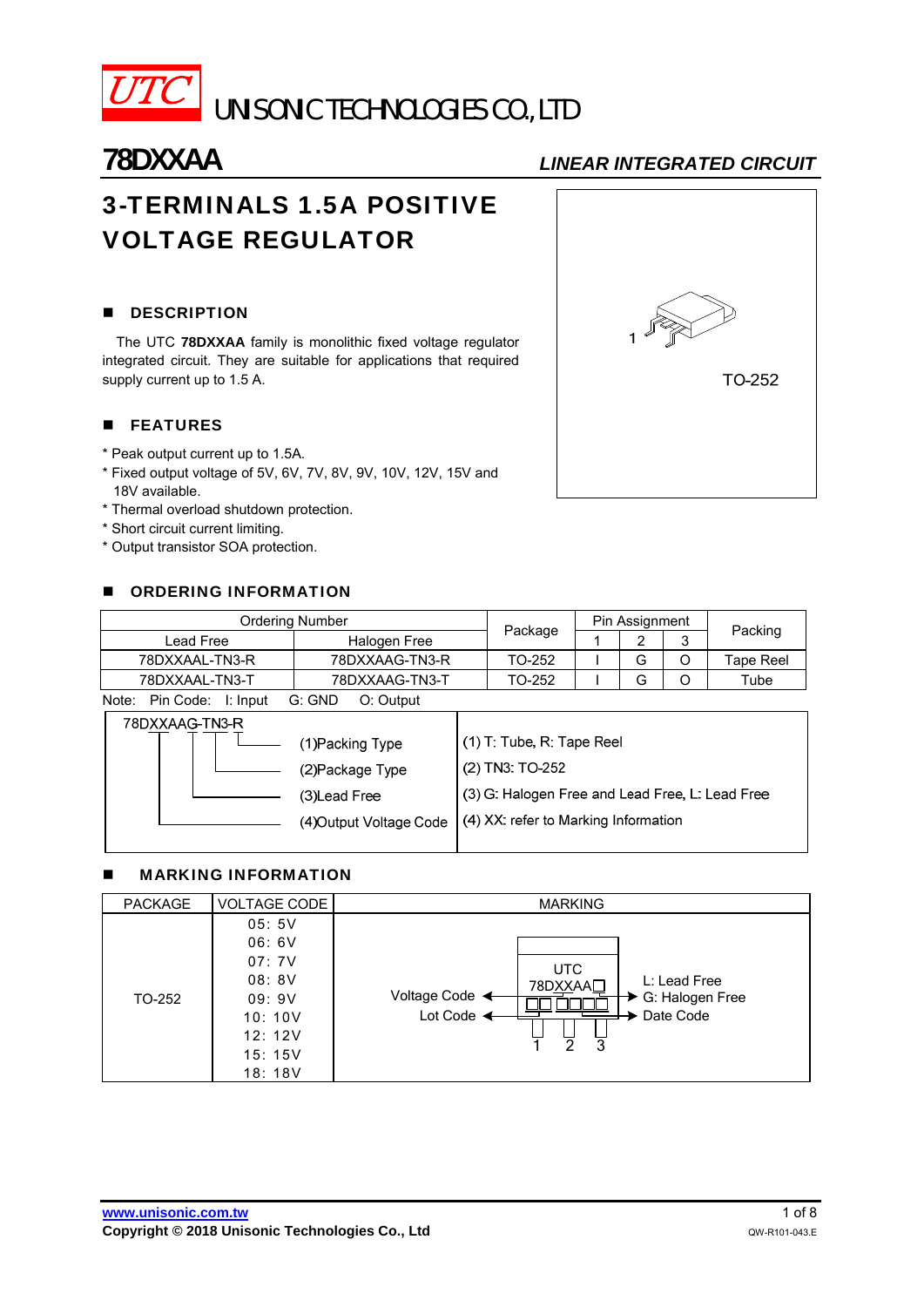# **BLOCK DIAGRAM**



APPLICATION CIRCUIT



Note: Bypass capacitors are recommended for optimum stability and transient response and should be located as close as possible to the regulators.

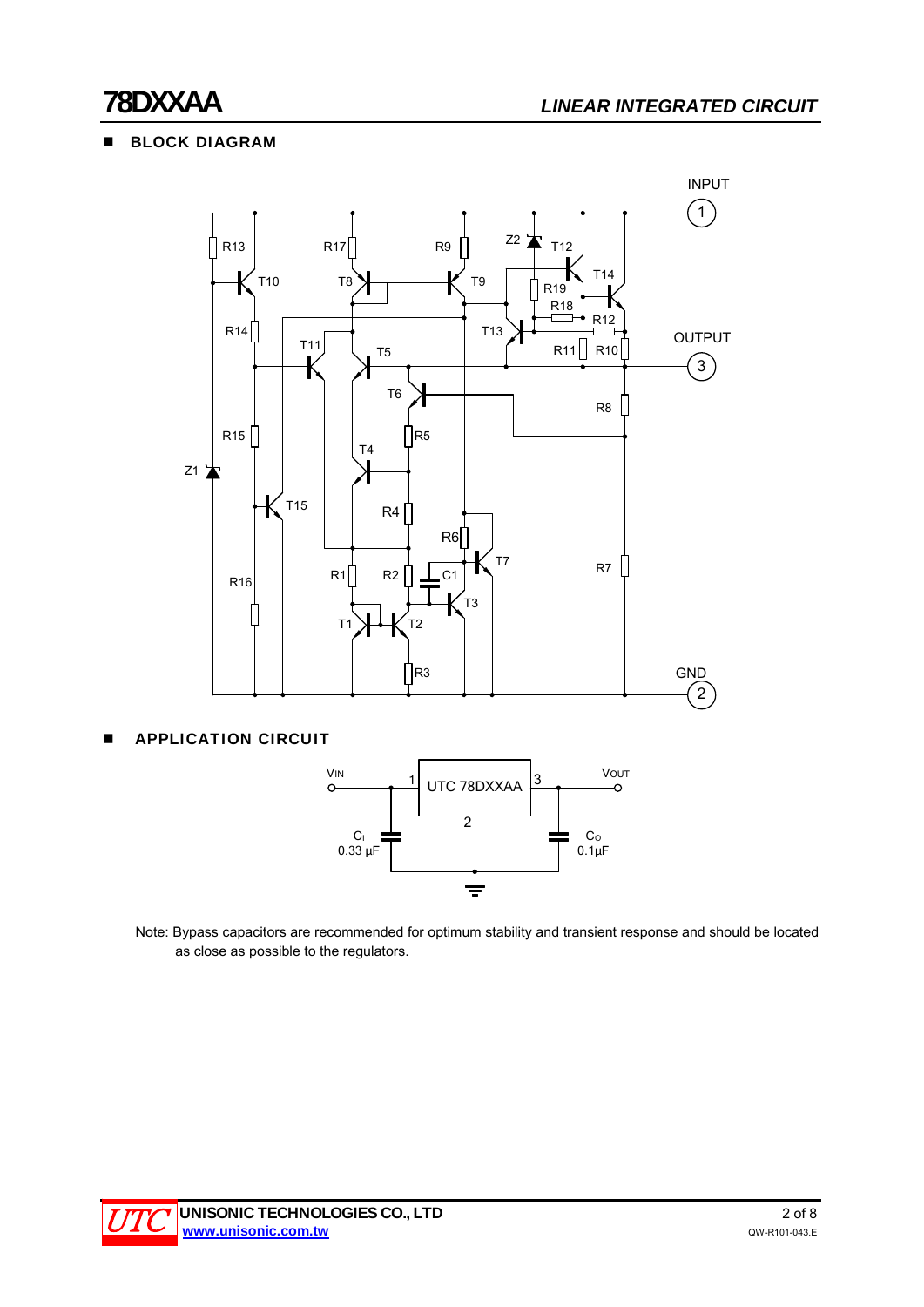### **ABSOLUTE MAXIMUM RATINGS**  $(T_A=25^\circ \text{C},$  unless otherwise specified)

| <b>PARAMETER</b>                      | <b>SYMBOL</b>               | <b>RATINGS</b> | UNIT |
|---------------------------------------|-----------------------------|----------------|------|
| Input Voltage                         | V <sub>IN</sub>             | 35             |      |
| <b>Output Current</b>                 | <b>I</b> OUT                | 1.5            | A    |
| Power Dissipation $(T_c=25^{\circ}C)$ | P <sub>D</sub>              | 10             | W    |
| <b>Junction Temperature</b>           |                             | +150           | °C   |
| Operating Temperature                 | $\mathsf{T}_{\mathsf{OPR}}$ | $-40 - +85$    | °C   |
| Storage Temperature                   | $\mathsf{T}_{\textsf{STG}}$ | $-55 - +150$   | °C   |

Notes: 1. Absolute maximum ratings are those values beyond which the device could be permanently damaged. Absolute maximum ratings are stress ratings only and functional device operation is not implied.

2. The maximum steady state usable output current are dependent on input voltage, heat sinking, lead length of the package and copper pattern of PCB. The data are showed as electrical characteristics table represents pulse test conditions with junction temperatures specified at the initiation of test.

#### **THERMAL DATA**

| <b>PARAMETER</b>           | <b>SYMBOL</b> | <b>RATINGS</b> | UNIT          |
|----------------------------|---------------|----------------|---------------|
| <b>Junction to Ambient</b> | UJA           | 110            | $\degree$ C/W |
| Junction to Case           | UJC           | 1 O F<br>ں ۔   | $\degree$ C/W |

#### **ELECTRICAL CHARACTERISTICS**

(T<sub>J</sub>=25°C, C<sub>I</sub>=0.33uF, C<sub>O</sub>=0.1uF, P<sub>D</sub>≤15W, unless otherwise specified)

| $\cdot$ $\cdot$ $\cdot$ $\cdot$ $\cdot$<br>$\cdots$ |                         |                                            |            |            |            |             |
|-----------------------------------------------------|-------------------------|--------------------------------------------|------------|------------|------------|-------------|
| <b>PARAMETER</b>                                    | <b>SYMBOL</b>           | <b>TEST CONDITIONS</b>                     | <b>MIN</b> | <b>TYP</b> | <b>MAX</b> | <b>UNIT</b> |
|                                                     |                         | $I_{\text{OUT}}$ =5mA~1.0A                 | 4.80       | 5.0        | 5.20       | V           |
| <b>Output Voltage</b>                               | $V_{\text{OUT}}$        | $V_{IN}$ =7.5~20V, $I_{OUT}$ =5mA~1.0A     | 4.75       |            | 5.25       | V           |
|                                                     |                         | $I_{\text{OUT}}$ =5mA~1.5A                 |            |            | 100        | mV          |
| Load Regulation                                     | $\Delta V_{\text{OUT}}$ | $I_{OUT} = 0.25A \sim 0.75A$               |            |            | 50         | mV          |
|                                                     |                         | $V_{\text{IN}} = 7 - 25V$                  |            |            | 50         | mV          |
| Line Regulation                                     | $\Delta V_{\text{OUT}}$ | $V_{IN} = 7.5 \sim 20V$ , $I_{OUT} = 1.0A$ |            |            | 50         | mV          |
| Quiescent Current                                   | ΙQ                      | $I_{\text{OUT}}$ $\leq$ 1.0A               |            |            | 8.0        | mA          |
|                                                     |                         | $V_{IN} = 7.5 \sim 20V$                    |            |            | 1.0        | mA          |
| Quiescent Current Change                            | $\Delta I_Q$            | $I_{OUT}$ =5mA~1.0A                        |            |            | 0.5        | mA          |
| Output Noise Voltage                                | eN                      | 10Hz≤f≤100kHz                              |            | 40         |            | μV          |
| <b>Ripple Rejection</b>                             | <b>RR</b>               | $V_{\text{IN}} = 8 \times 18V$ , f=120Hz   | 59         | 80         |            | dB          |
| Peak Output Current                                 | <b>I</b> PEAK           |                                            |            | 1.8        |            | A           |
| <b>Short-Circuit Current</b>                        | lsc.                    | $V_{IN}$ = 35 $V$                          |            | 250        |            | <b>mA</b>   |
| Dropout Voltage                                     | $V_D$                   | $I_{OUT} = 1.5A$                           |            | 2.5        |            | V           |

**For 78D05AA**  $(V_{1N} = 10V, I_{2N} = 0.5A)$ 

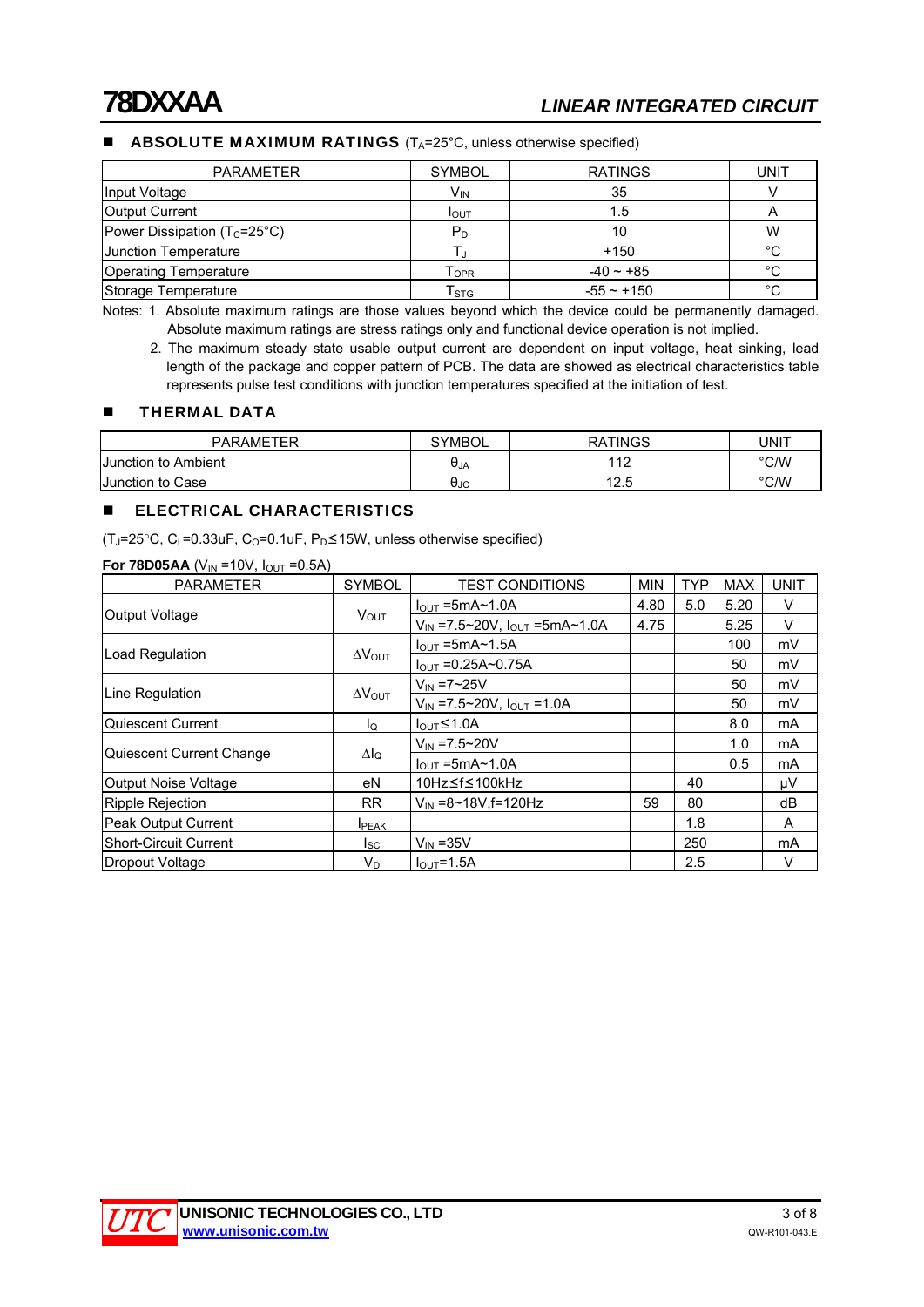# **ELECTRICAL CHARACTERISTICS(Cont.)**

|  | <b>For 78D06AA</b> (V <sub>IN</sub> =11V, $I_{\text{OUT}}$ =0.5A) |  |
|--|-------------------------------------------------------------------|--|
|--|-------------------------------------------------------------------|--|

| <b>PARAMETER</b>         | <b>SYMBOL</b>           | <b>TEST CONDITIONS</b>                                  | <b>MIN</b> | <b>TYP</b> | <b>MAX</b> | <b>UNIT</b>    |
|--------------------------|-------------------------|---------------------------------------------------------|------------|------------|------------|----------------|
|                          |                         | $I_{\text{OUT}}$ =5mA $\sim$ 1.0A                       | 5.76       | 6.0        | 6.24       | V              |
| <b>Output Voltage</b>    | <b>V</b> <sub>OUT</sub> | $V_{IN} = 8.5 \times 21V$ , $I_{OUT} = 5mA \times 1.0A$ | 5.7        |            | 6.3        | V              |
| Load Regulation          |                         | $I_{\text{OUT}}$ =5mA $\sim$ 1.5A                       |            |            | 120        | mV             |
|                          | $\Delta V_{\text{OUT}}$ | $I_{\text{OUT}} = 0.25A \sim 0.75A$                     |            |            | 60         | mV             |
| Line Regulation          |                         | $V_{IN} = 8 - 25V$                                      |            |            | 60         | mV             |
|                          | $\Delta V_{\text{OUT}}$ | $V_{IN} = 8.5 \sim 21V$ , $I_{OUT} = 1.0A$              |            |            | 60         | mV             |
| Quiescent Current        | lo                      | $I_{\text{OUT}} \leq 1.0$ A                             |            |            | 8.0        | mA             |
|                          |                         | $V_{IN} = 8.5 - 21V$                                    |            |            | 1.0        | m <sub>A</sub> |
| Quiescent Current Change | Δlο                     | $I_{\text{OUT}}$ =5mA $\sim$ 1.0A                       |            |            | 0.5        | m <sub>A</sub> |
| Output Noise Voltage     | eN                      | 10Hz≤f≤100kHz                                           |            | 45         |            | μV             |
| Ripple Rejection         | <b>RR</b>               | $V_{IN} = 9 \sim 19V$ , f=120Hz                         | 56         | 75         |            | dB             |
| Peak Output Current      | <b>I</b> PEAK           |                                                         |            | 1.8        |            | A              |
| Short-Circuit Current    | l <sub>SC</sub>         | $V_{IN}$ = 35 $V$                                       |            | 250        |            | mA             |
| Dropout Voltage          | V <sub>D</sub>          | $IOUT=1.5A$                                             |            | 2.5        |            | V              |

#### **For 78D07AA** ( $V_{IN}$  =13V,  $I_{OUT}$  =0.5A)

| <b>FUI (ODUIAA</b> (VIN = 13V, IOUT = 0.0A) |                         |                                                         |            |            |      |             |
|---------------------------------------------|-------------------------|---------------------------------------------------------|------------|------------|------|-------------|
| <b>PARAMETER</b>                            | <b>SYMBOL</b>           | <b>TEST CONDITIONS</b>                                  | <b>MIN</b> | <b>TYP</b> | MAX  | <b>UNIT</b> |
|                                             |                         | $I_{\text{OUT}}$ =5mA~1.0A                              | 6.72       | 7.0        | 7.28 | V           |
| Output Voltage                              | $V_{OUT}$               | $V_{IN} = 9.5 \times 22V$ , $I_{OUT} = 5mA \times 1.0A$ | 6.65       |            | 7.35 | $\vee$      |
|                                             |                         | $I_{\text{OUT}}$ =5mA~1.5A                              |            |            | 140  | mV          |
| Load Regulation                             | $\Delta V_{\text{OUT}}$ | $I_{OUT} = 0.25A \sim 0.75A$                            |            |            | 70   | mV          |
| Line Regulation                             | $\Delta V_{\text{OUT}}$ | $V_{IN} = 9 - 25V$                                      |            |            | 70   | mV          |
|                                             |                         | $V_{IN} = 9.5 \sim 22V$ , $I_{OUT} = 1.0A$              |            |            | 70   | mV          |
| Quiescent Current                           | $I_{\mathsf{Q}}$        | $I_{\text{OUT}}$ $\leq$ 1.0A                            |            |            | 8.0  | mA          |
|                                             |                         | $V_{IN} = 9.5 - 22V$                                    |            |            | 1.0  | mA          |
| Quiescent Current Change                    | $\Delta I_Q$            | $I_{\text{OUT}}$ =5mA~1.0A                              |            |            | 0.5  | mA          |
| Output Noise Voltage                        | eN                      | 10Hz≤f≤100kHz                                           |            | 50         |      | μV          |
| Ripple Rejection                            | <b>RR</b>               | $V_{IN} = 10 - 20V, f = 120Hz$                          | 56         | 75         |      | dB          |
| Peak Output Current                         | <b>I</b> PEAK           |                                                         |            | 1.7        |      | A           |
| Short-Circuit Current                       | $I_{SC}$                | $V_{IN}$ = 35V                                          |            | 250        |      | mA          |
| Dropout Voltage                             | $V_D$                   | $I_{\text{OUT}}=1.5A$                                   |            | 2.5        |      | V           |

#### **For 78D08AA** ( $V_{IN}$  =14V,  $I_{OUT}$  =0.5A)

| <b>PARAMETER</b>             | <b>SYMBOL</b>           | <b>TEST CONDITIONS</b>                        | <b>MIN</b> | <b>TYP</b> | <b>MAX</b> | <b>UNIT</b> |
|------------------------------|-------------------------|-----------------------------------------------|------------|------------|------------|-------------|
|                              |                         | $I_{\text{OUT}}$ =5mA $\sim$ 1.0A             | 7.68       | 8.0        | 8.32       | V           |
| Output Voltage               | <b>VOUT</b>             | $V_{IN}$ =10.5~23V, $I_{OUT}$ =5mA~1.0A       | 7.6        |            | 8.4        | V           |
|                              |                         | $I_{\text{OUT}}$ =5mA $\sim$ 1.5A             |            |            | 160        | mV          |
| Load Regulation              | $\Delta V_{\text{OUT}}$ | $I_{\text{OUT}} = 0.25A \sim 0.75A$           |            |            | 80         | mV          |
|                              |                         | $V_{IN} = 10.5 - 25V$                         |            |            | 80         | mV          |
| Line Regulation              | $\Delta V_{\text{OUT}}$ | $V_{IN} = 10.5 \times 23V$ , $I_{OUT} = 1.0A$ |            |            | 80         | mV          |
| Quiescent Current            | ΙQ                      | $I_{\text{OUT}}$ $\leq$ 1.0A                  |            |            | 8.0        | mA          |
|                              |                         | $V_{IN} = 10.5 - 23V$                         |            |            | 1.0        | mA          |
| Quiescent Current Change     | Δlo                     | $I_{OUT}$ =5mA~1.0A                           |            |            | 0.5        | mA          |
| Output Noise Voltage         | еN                      | 10Hz≤f≤100kHz                                 |            | 58         |            | μV          |
| <b>Ripple Rejection</b>      | RR.                     | $V_{IN}$ = 11.5~21.5V, f = 120Hz              | 53         | 72         |            | dB          |
| Peak Output Current          | <b>I</b> PEAK           |                                               |            | 1.8        |            | A           |
| <b>Short-Circuit Current</b> | lsc.                    | $V_{IN}$ = 35V                                |            | 250        |            | mA          |
| Dropout Voltage              | V <sub>D</sub>          | $I_{OUT} = 1.5A$                              |            | 2.5        |            | V           |

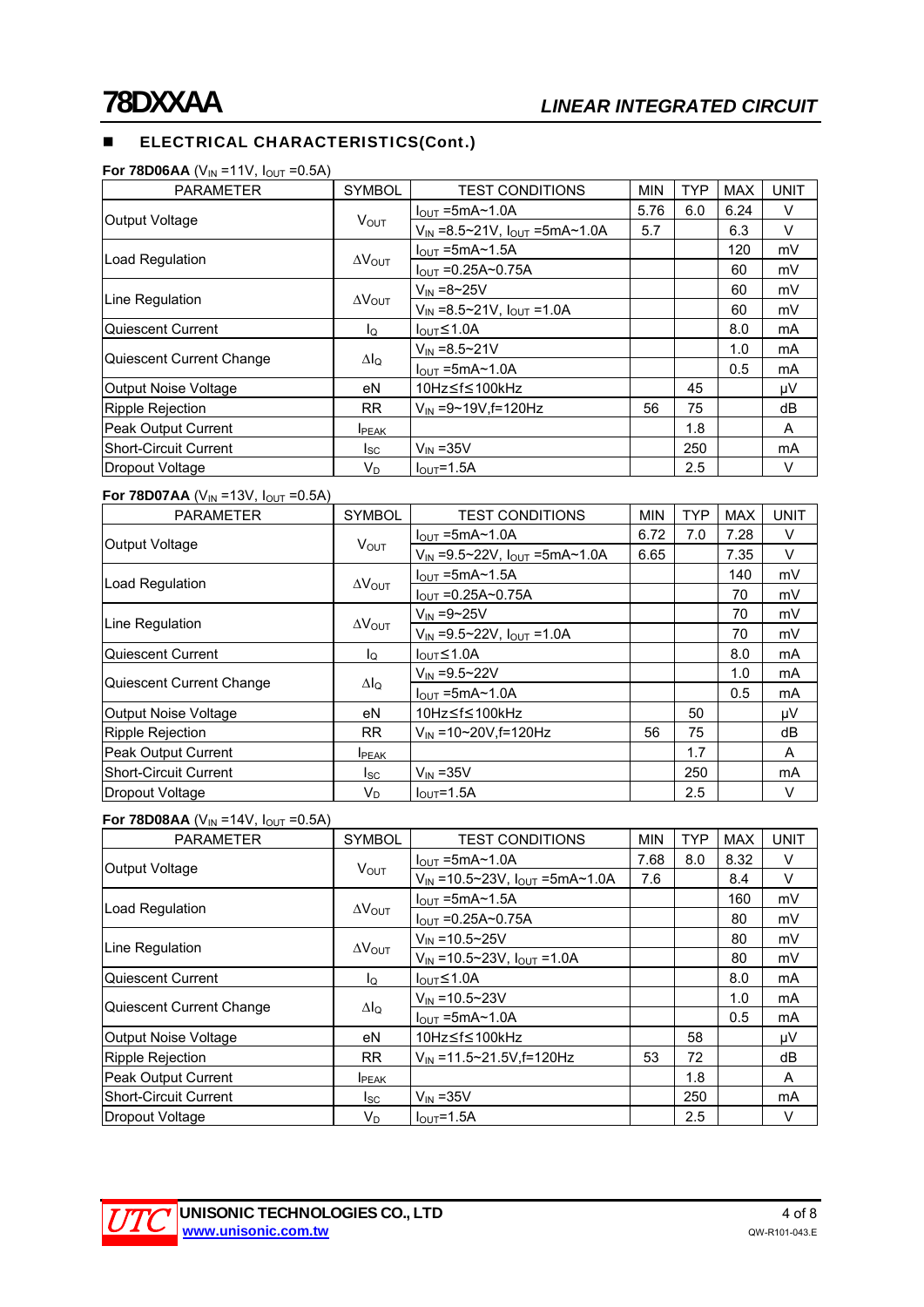# **ELECTRICAL CHARACTERISTICS(Cont.)**

| For 78D09AA (V $_{\sf IN}$ =15V, I $_{\sf OUT}$ =0.5A) |  |  |  |  |
|--------------------------------------------------------|--|--|--|--|
|--------------------------------------------------------|--|--|--|--|

| <b>PARAMETER</b>             | <b>SYMBOL</b>           | <b>TEST CONDITIONS</b>                                   | <b>MIN</b> | <b>TYP</b> | <b>MAX</b> | <b>UNIT</b> |
|------------------------------|-------------------------|----------------------------------------------------------|------------|------------|------------|-------------|
|                              |                         | $I_{\text{OUT}}$ =5mA $\sim$ 1.0A                        | 8.64       | 9.0        | 9.36       | V           |
| Output Voltage               | <b>V</b> <sub>OUT</sub> | $V_{IN} = 11.5 \times 24V$ , $I_{OUT} = 5mA \times 1.0A$ | 8.55       |            | 9.45       | V           |
|                              |                         | $I_{\text{OUT}}$ =5mA~1.5A                               |            |            | 180        | mV          |
| Load Regulation              | $\Delta V_{\text{OUT}}$ | $I_{\text{OUT}} = 0.25A \sim 0.75A$                      |            |            | 90         | mV          |
| Line Regulation              |                         | $V_{IN} = 11.5 \times 25V$                               |            |            | 90         | mV          |
|                              | $\Delta V_{\text{OUT}}$ | $V_{IN} = 11.5 \times 24V$ , $I_{OUT} = 1.0A$            |            |            | 90         | mV          |
| Quiescent Current            | lo                      | $I_{\text{OUT}} \leq 1.0$ A                              |            |            | 8.0        | mA          |
|                              |                         | $V_{IN} = 11.5 - 24V$                                    |            |            | 1.0        | mA          |
| Quiescent Current Change     | Δlο                     | $I_{OUT} = 5mA \sim 1.0A$                                |            |            | 0.5        | mA          |
| Output Noise Voltage         | eN                      | 10Hz≤f≤100kHz                                            |            | 58         |            | μV          |
| <b>Ripple Rejection</b>      | <b>RR</b>               | V <sub>IN</sub> =12.5~22.5V.f=120Hz                      | 53         | 72         |            | dB          |
| <b>Peak Output Current</b>   | <b>I</b> PEAK           |                                                          |            | 1.8        |            | A           |
| <b>Short-Circuit Current</b> | Isc                     | $V_{IN}$ = 35 $V$                                        |            | 250        |            | mA          |
| Dropout Voltage              | V <sub>D</sub>          | $IOUT=1.5A$                                              |            | 2.5        |            | V           |

#### **For 78D10AA** ( $V_{IN}$  =16V,  $I_{OUT}$  =0.5A)

| <b>PARAMETER</b>             | <b>SYMBOL</b>           | <b>TEST CONDITIONS</b>                  | <b>MIN</b> | <b>TYP</b> | <b>MAX</b> | <b>UNIT</b> |
|------------------------------|-------------------------|-----------------------------------------|------------|------------|------------|-------------|
| Output Voltage               | <b>VOUT</b>             | $I_{OUT}$ =5mA~1.0A                     | 9.60       | 10.0       | 10.40      | V           |
|                              |                         | $V_{IN}$ =12.5~25V, $I_{OUT}$ =5mA~1.0A | 9.5        |            | 10.5       | V           |
| Load Regulation              | $\Delta V_{\text{OUT}}$ | $I_{\text{OUT}}$ =5mA~1.5A              |            |            | 200        | mV          |
|                              |                         | $I_{OUT} = 0.25A \sim 0.75A$            |            |            | 100        | mV          |
| Line Regulation              | $\Delta V_{\text{OUT}}$ | $V_{IN} = 13 - 25V$                     |            |            | 100        | mV          |
|                              |                         | $V_{IN} = 13 - 25V$ , $I_{OUT} = 1.0A$  |            |            | 100        | mV          |
| Quiescent Current            | ΙQ                      | $I_{OUT} \leq 1.0A$                     |            |            | 8.0        | mA          |
| Quiescent Current Change     | $\Delta I_Q$            | $V_{\text{IN}} = 12.6 V \sim 25 V$      |            |            | 1.0        | mA          |
|                              |                         | $I_{OUT}$ =5mA~1.0A                     |            |            | 0.5        | mA          |
| Output Noise Voltage         | eN                      | 10Hz≤f≤100kHz                           |            | 58         |            | μV          |
| Ripple Rejection             | <b>RR</b>               | $V_{\text{IN}}$ =13~23V, f=120Hz        | 53         | 72         |            | dB          |
| Peak Output Current          | <b>I</b> PEAK           |                                         |            | 1.8        |            | A           |
| <b>Short-Circuit Current</b> | lsc.                    | $V_{IN}$ = 35V                          |            | 250        |            | mA          |
| Dropout Voltage              | V <sub>D</sub>          | $I_{OUT} = 1.5A$                        |            | 2.5        |            | V           |

#### **For 78D12AA** ( $V_{IN}$  =19V,  $I_{OUT}$  =0.5A)

| <b>PARAMETER</b>             | <b>SYMBOL</b>           | <b>TEST CONDITIONS</b>                                   | <b>MIN</b> | <b>TYP</b> | <b>MAX</b> | <b>UNIT</b> |
|------------------------------|-------------------------|----------------------------------------------------------|------------|------------|------------|-------------|
| <b>Output Voltage</b>        | <b>V</b> <sub>OUT</sub> | $I_{\text{OUT}}$ =5mA $\sim$ 1.0A                        | 11.52      | 12.0       | 12.48      | V           |
|                              |                         | $V_{IN} = 14.5 \times 27V$ , $I_{OUT} = 5mA \times 1.0A$ | 11.4       |            | 12.6       | V           |
| Load Regulation              | $\Delta V_{\text{OUT}}$ | $I_{\text{OUT}}$ =5mA $\sim$ 1.5A                        |            |            | 240        | mV          |
|                              |                         | $I_{\text{OUT}} = 0.25A \sim 0.75A$                      |            |            | 120        | mV          |
| Line Regulation              | $\Delta V_{\text{OUT}}$ | $V_{IN} = 14.5 \times 30V$                               |            |            | 120        | mV          |
|                              |                         | $V_{IN} = 14.6 \times 27V$ , $I_{OUT} = 1.0A$            |            |            | 120        | mV          |
| Quiescent Current            | ΙQ                      | $I_{OUT} \leq 1.0A$                                      |            |            | 8.0        | mA          |
| Quiescent Current Change     | Δlo                     | $V_{IN} = 14.5 \times 30V$                               |            |            | 1.0        | <b>mA</b>   |
|                              |                         | $I_{OUT}$ =5mA~1.0A                                      |            |            | 0.5        | <b>mA</b>   |
| Output Noise Voltage         | еN                      | 10Hz≤f≤100kHz                                            |            | 75         |            | μV          |
| <b>Ripple Rejection</b>      | RR.                     | $V_{IN}$ =15~25V, f=120Hz                                | 52         | 72         |            | dB          |
| <b>Peak Output Current</b>   | <b>I</b> PEAK           |                                                          |            | 1.8        |            | A           |
| <b>Short-Circuit Current</b> | lsc.                    | $V_{IN}$ = 35 $V$                                        |            | 250        |            | mA          |
| Dropout Voltage              | V <sub>D</sub>          | $I_{OUT} = 1.5A$                                         |            | 2.5        |            | V           |

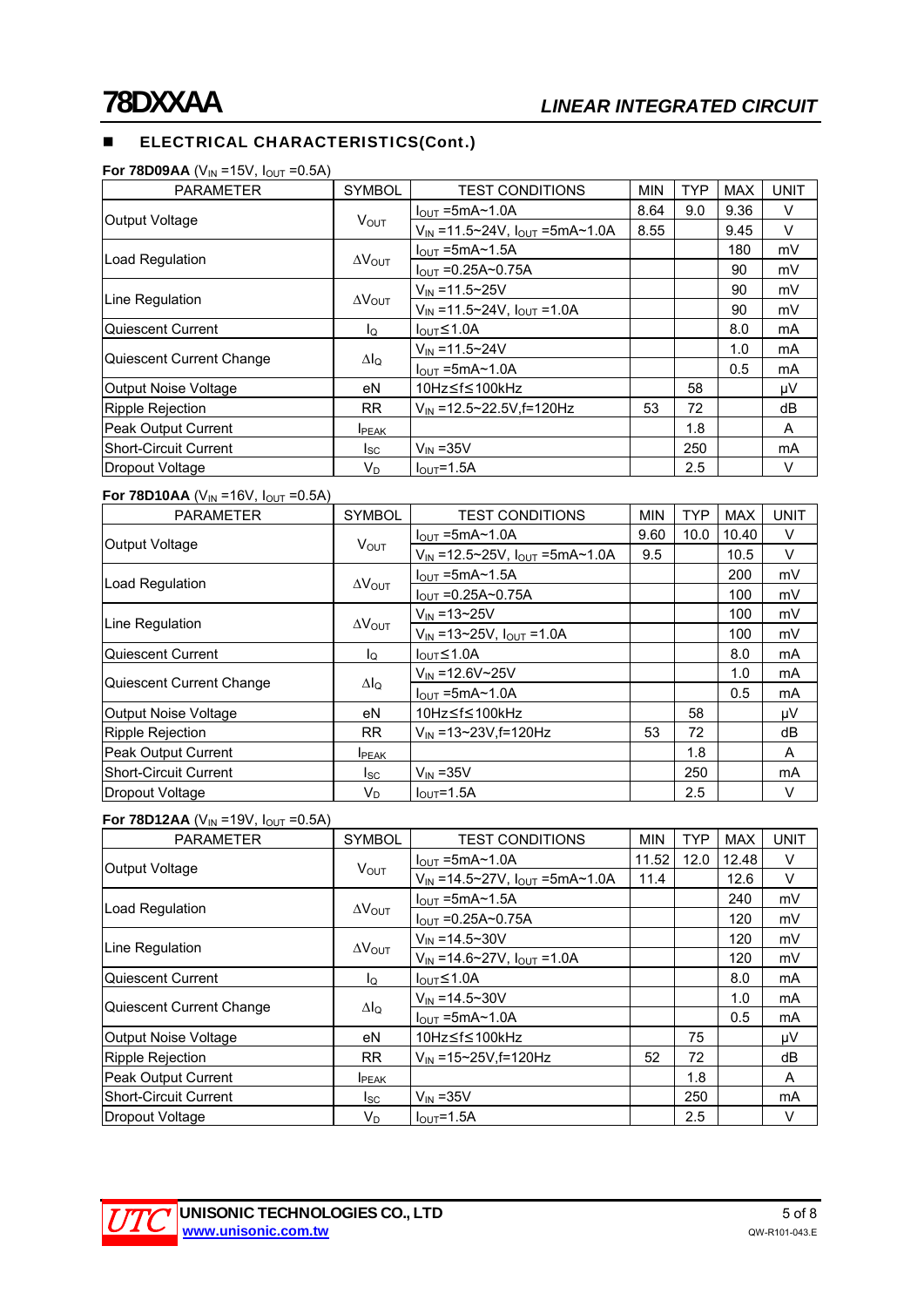# **ELECTRICAL CHARACTERISTICS(Cont.)**

| <b>PARAMETER</b>             | <b>SYMBOL</b>           | <b>TEST CONDITIONS</b>                  | <b>MIN</b> | <b>TYP</b> | <b>MAX</b> | <b>UNIT</b> |
|------------------------------|-------------------------|-----------------------------------------|------------|------------|------------|-------------|
| Output Voltage               | $V_{\text{OUT}}$        | $I_{\text{OUT}}$ =5mA~1.0A              | 14.40      | 15.0       | 15.6       | V           |
|                              |                         | $V_{IN}$ =17.5~30V, $I_{OUT}$ =5mA~1.0A | 14.25      |            | 15.75      | V           |
|                              | $\Delta V_{\text{OUT}}$ | $I_{\text{OUT}}$ =5mA $\sim$ 1.5A       |            |            | 300        | mV          |
| Load Regulation              |                         | $I_{\text{OUT}} = 0.25A \sim 0.75A$     |            |            | 150        | mV          |
| Line Regulation              | $\Delta V_{\text{OUT}}$ | $V_{IN} = 18.5 \times 30V$              |            |            | 150        | mV          |
|                              |                         | $V_{IN}$ =17.7~30V, $I_{OUT}$ =1.0A     |            |            | 150        | mV          |
| Quiescent Current            | l <sub>Q</sub>          | $I_{\text{OUT}}$ $\leq$ 1.0A            |            |            | 8.0        | mA          |
|                              | $\Delta I_Q$            | $V_{IN} = 17.5 \times 30V$              |            |            | 1.0        | mA          |
| Quiescent Current Change     |                         | $I_{OUT}$ =5mA~1.0A                     |            |            | 0.5        | mA          |
| Output Noise Voltage         | eN                      | 10Hz≤f≤100kHz                           |            | 90         |            | μV          |
| Ripple Rejection             | RR                      | $V_{IN}$ = 18.5~28.5V, f = 120Hz        | 51         | 70         |            | dB          |
| Peak Output Current          | <b>I</b> PEAK           |                                         |            | 1.8        |            | A           |
| <b>Short-Circuit Current</b> | Isc                     | $V_{IN}$ = 35V                          |            | 250        |            | mA          |
| Dropout Voltage              | $V_D$                   | $I_{\text{OUT}}=1.5A$                   |            | 2.5        |            | V           |
|                              |                         |                                         |            |            |            |             |

#### **For 78D15AA** (V<sub>IN</sub> =23V,  $I_{\text{OUT}}$  =0.5A)

# **For 78D18AA** ( $V_{IN}$  =27V,  $I_{OUT}$  =0.5A)

| <b>PARAMETER</b>         | <b>SYMBOL</b>           | <b>TEST CONDITIONS</b>                              | <b>MIN</b> | <b>TYP</b> | <b>MAX</b> | <b>UNIT</b>    |
|--------------------------|-------------------------|-----------------------------------------------------|------------|------------|------------|----------------|
| Output Voltage           | <b>VOUT</b>             | $IOUT=5mA~1.0A$                                     | 17.28      | 18.0       | 18.72      | $\vee$         |
|                          |                         | $V_{\text{IN}}$ =21~33V, $I_{\text{OUT}}$ =5mA~1.0A | 17.1       |            | 18.9       | V              |
| Load Regulation          | $\Delta V_{\text{OUT}}$ | $IOUT=5mA~1.5A$                                     |            |            | 360        | mV             |
|                          |                         | $I_{\text{OUT}} = 0.25A - 0.75A$                    |            |            | 180        | mV             |
| Line Regulation          | $\Delta V_{\text{OUT}}$ | $V_{IN} = 21 - 33V$                                 |            |            | 180        | mV             |
|                          |                         | $V_{IN}$ = 21~33V, $I_{OUT}$ = 1.0A                 |            |            | 180        | mV             |
| Quiescent Current        | lo                      | $I_{\text{OUT}} \leq 1.0$ A                         |            |            | 8.0        | m <sub>A</sub> |
| Quiescent Current Change | Δlο                     | $V_{IN} = 21.5 \times 33V$                          |            |            | 1.0        | mA             |
|                          |                         | $IOUT=5mA~1.0A$                                     |            |            | 0.5        | m <sub>A</sub> |
| Output Noise Voltage     | eN                      | 10Hz≤f≤100kHz                                       |            | 110        |            | μV             |
| Ripple Rejection         | <b>RR</b>               | V <sub>IN</sub> = 22~32V.f = 120Hz                  | 50         | 69         |            | dB             |
| Peak Output Current      | <b>I</b> PEAK           |                                                     |            | 1.8        |            | A              |
| Short-Circuit Current    | Isc                     | $V_{IN}$ = 35 $V$                                   |            | 250        |            | mA             |
| Dropout Voltage          | V <sub>D</sub>          | $IOUT=1.5A$                                         |            | 2.5        |            | V              |

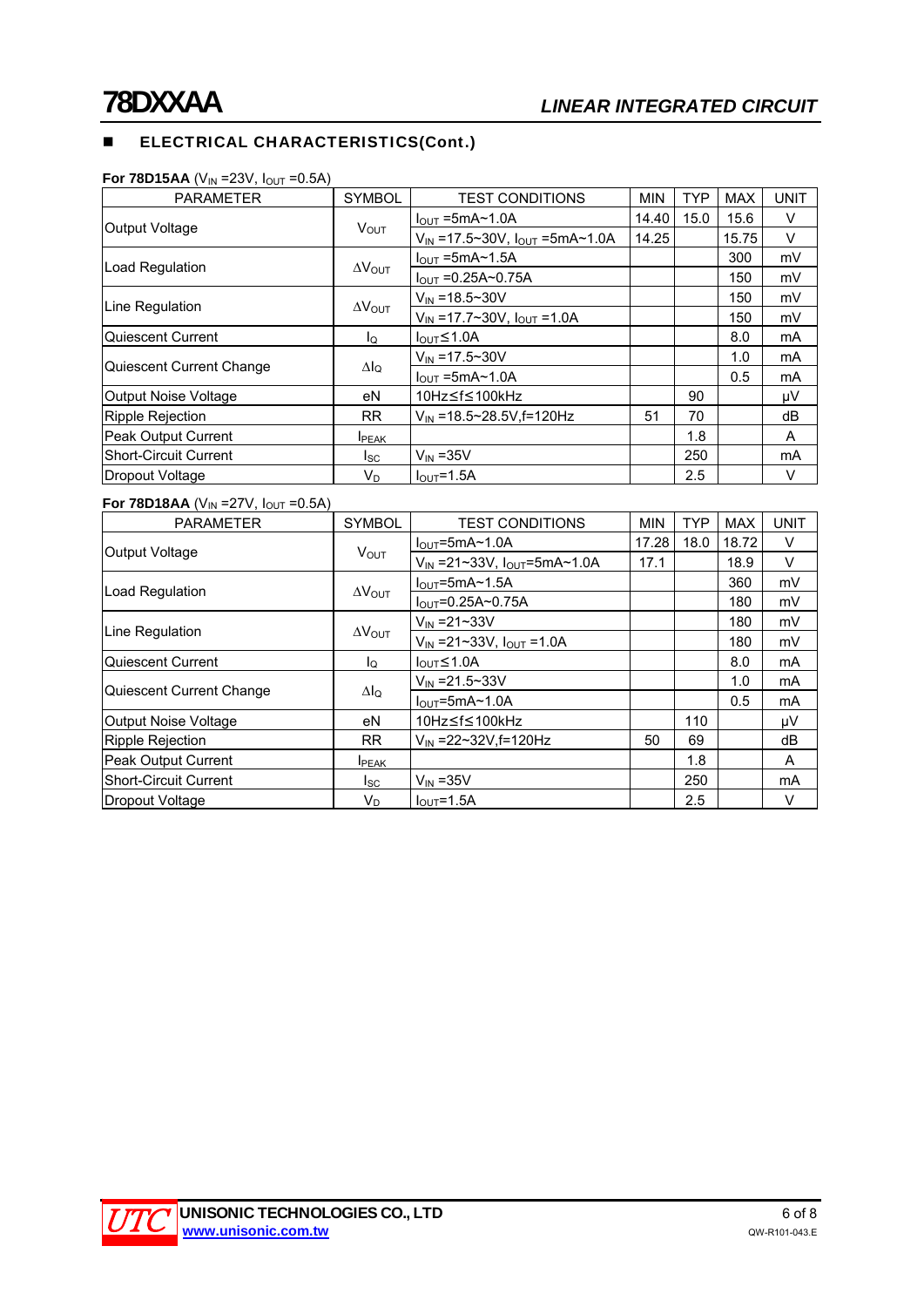# TYPICAL CHARACTERISTICS





Circuit Operating Current vs. Input Voltage 6  $V<sub>OUT</sub>=5V$ Circuit Operating Current, l<sub>BIAS</sub> (mA) Circuit Operating Current, I<sub>BIAS</sub> (mA)  $C<sub>IN</sub>=0.33uF$ 5  $C_{\text{OUT}}=0.1$ uF  $T_A$ : Room Temprature  $I_{\text{OUT}} = 0A$ 4  $I_{\text{OUT}} = 0.25$ 3 IOUT=1A 2 1 0 01234567 8 Input Voltage, V<sub>IN</sub> (V)